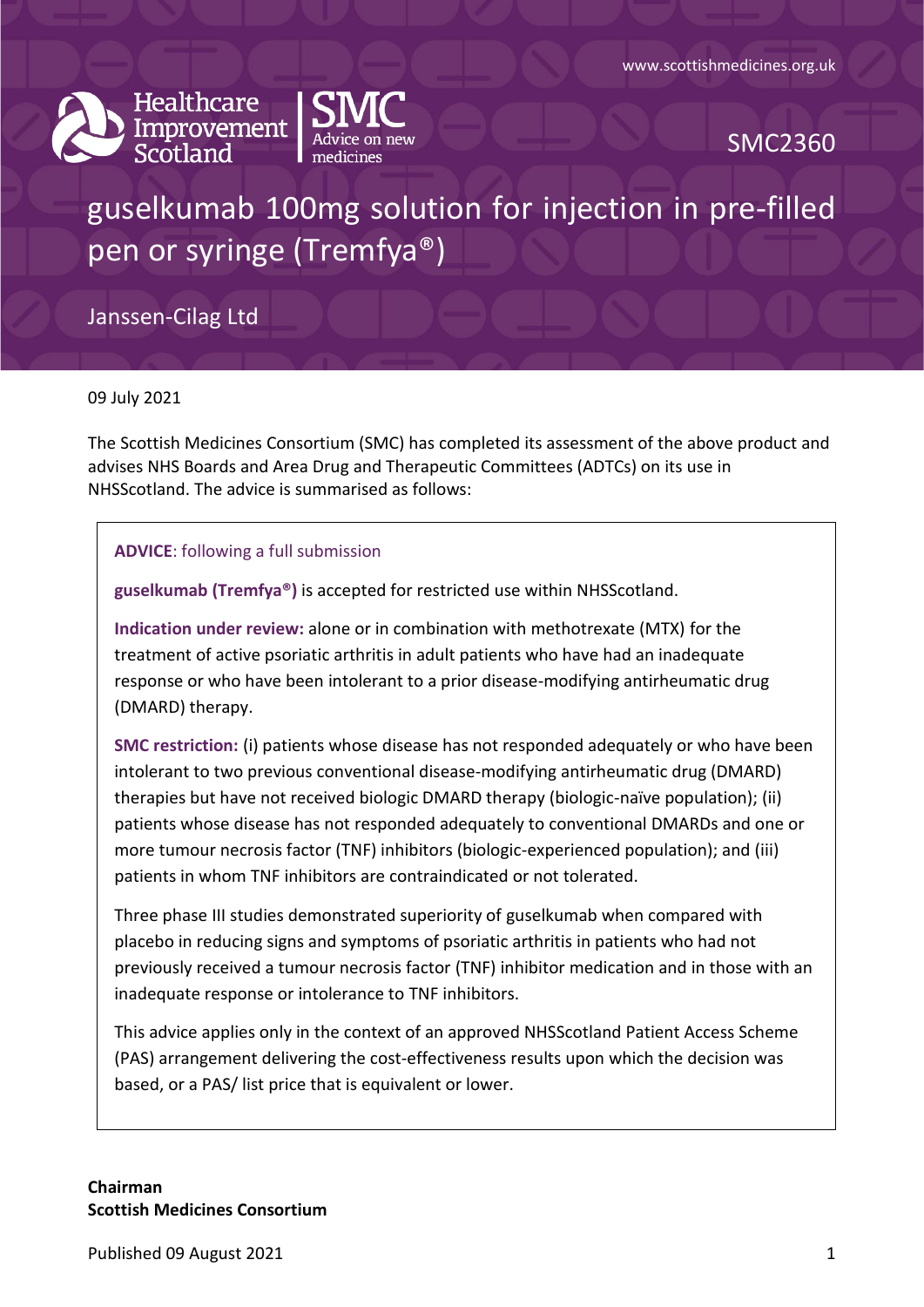### Indication

Alone or in combination with methotrexate (MTX), for the treatment of active psoriatic arthritis in adult patients who have had an inadequate response or who have been intolerant to a prior disease-modifying antirheumatic drug (DMARD) therapy.<sup>1</sup>

### Dosing Information

The recommended dose of guselkumab is 100mg by subcutaneous injection at weeks 0 and 4, followed by a maintenance dose every 8 weeks. For patients at high risk for joint damage according to clinical judgement, a dose of 100 mg every 4 weeks may be considered.

Consideration should be given to discontinuing treatment in patients who have shown no response after 24 weeks of treatment.

Guselkumab is intended for use under the guidance and supervision of a physician experienced in the diagnosis and treatment of psoriatic arthritis. See Summary of Product Characteristics (SPC) for more details.<sup>1</sup>

Product availability date

20 November 2020

## Summary of evidence on comparative efficacy

Guselkumab is a human monoclonal antibody that binds selectively to the interleukin 23 (IL-23) protein with high specificity and affinity. Guselkumab exerts clinical effects in plaque psoriasis and psoriatic arthritis through blockade of the IL-23 cytokine pathway.<sup>1</sup>

The submitting company has proposed that guselkumab be considered in the following three subpopulations of patients with psoriatic arthritis:

- patients whose disease has not responded adequately or who have been intolerant to two previous conventional disease-modifying antirheumatic drug (DMARD) therapies but have not received biologic DMARD therapy (biologic-naïve population).
- patients whose disease has not responded adequately to conventional DMARDs and one or more tumour necrosis factor (TNF) inhibitors (biologic-experienced population).
- patients in whom TNF inhibitors are contraindicated or not tolerated.

DISCOVER-1 and DISCOVER-2 are multicentre, randomised, double-blind, phase III studies which evaluated the efficacy and safety of guselkumab compared with placebo in 1,122 patients with active psoriatic arthritis. Adult patients with active psoriatic arthritis were required to have had inadequate response to standard therapies (for example conventional DMARDs, apremilast or non-steroidal anti-inflammatory drugs [NSAIDs]). Up to 30% of DISCOVER-1 were permitted to have been previously exposed to up to 2 TNF inhibitors whilst patients in DISCOVER-2 were biologic naïve. Other key inclusion criteria included diagnosis with psoriatic arthritis for at least 6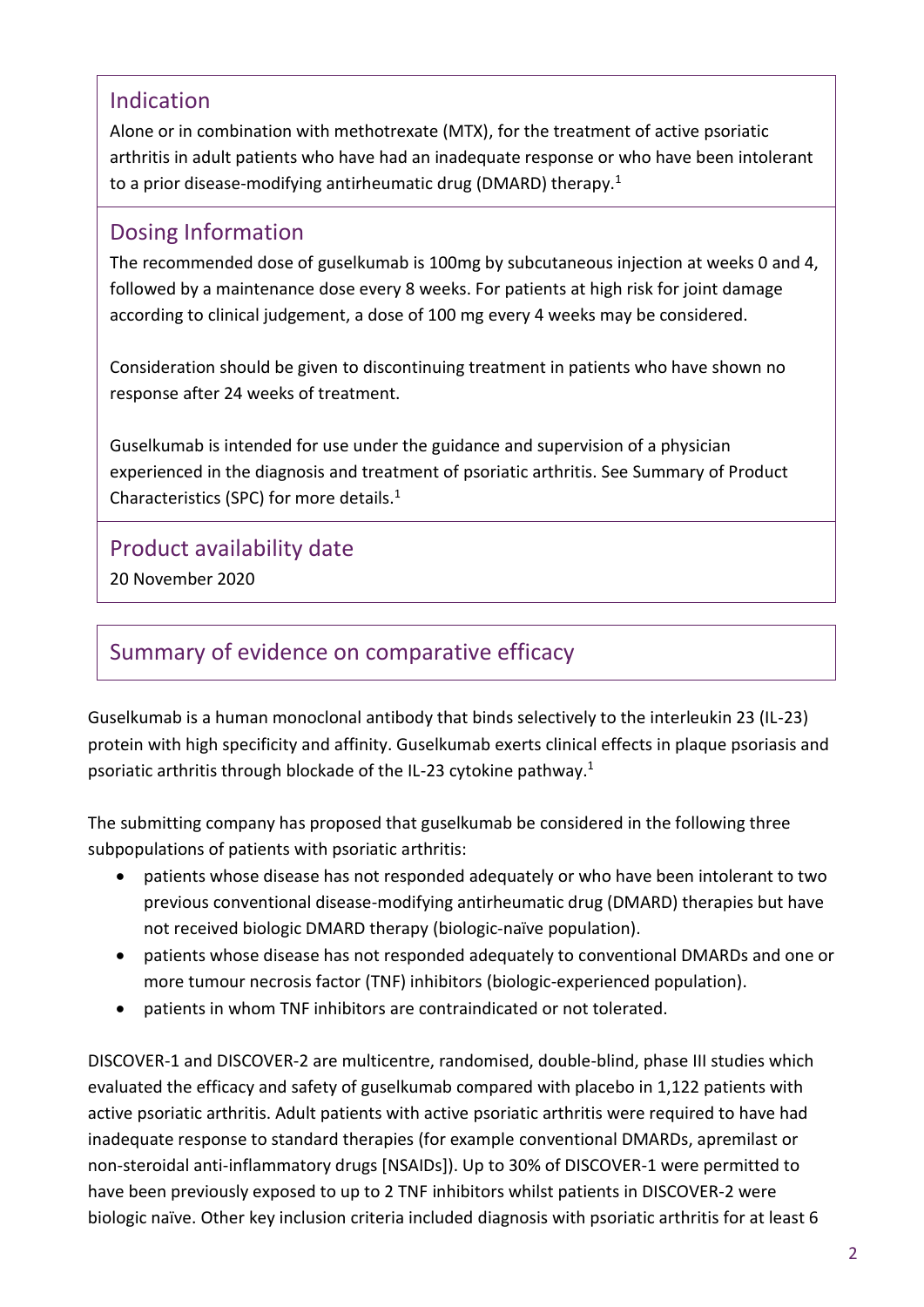months prior to the study, classification criteria for psoriatic arthritis at screening, ≥3 tender and ≥3 swollen joints (≥5 tender and ≥5 swollen joints in DISCOVER-2) at both screening and baseline, c-reactive protein (CRP) level ≥0.3mg/dL (DISCOVER-1) or CRP ≥0.6mg/dL (DISCOVER-2) at screening, at least 1 of the psoriatic arthritis subsets: distal interphalangeal (DIP) joint involvement, polyarticular arthritis with absence of rheumatoid nodules, arthritis mutilans, asymmetric peripheral arthritis, or spondylitis with peripheral arthritis, and either active plaque psoriasis or documented history of plaque psoriasis.<sup>2, 3</sup>

Patients were randomised equally to receive guselkumab 100mg subcutaneously (SC) every 4 weeks (DISCOVER-1 n= 128; DISCOVER-2 n= 245), guselkumab SC 100mg at week 0, week 4, and then every 8 weeks (DISCOVER-1 n= 128; DISCOVER-2 n= 248), or placebo (DISCOVER-1 n= 126; DISCOVER-2 n= 246). Double-blind treatment continued from week 0 to week 24, followed by an active treatment period from week 24 to week 52 in DISCOVER-1 and until week 100 in DISCOVER-2 where placebo patients crossed over to receive guselkumab. Patients were allowed to continue stable doses of methotrexate, low-dose oral corticosteroid, or NSAIDs and other analgesics during the study. $2-4$ 

The primary outcome was the proportion of patients with an American College of Rheumatology 20% improvement (ACR20) response at week 24. The ACR joint count documents the number of joints with joint-line tenderness, stress pain, and/or swelling. Efficacy analyses up to week 24 included all randomly assigned patients who received at least one dose of study drug, analysed by assigned treatment group (Full Analysis Set). Key secondary outcomes for both studies were controlled for multiplicity via a hierarchical testing strategy.<sup>2, 3</sup>

Both DISCOVER-1 and 2 met their primary outcome: significantly greater proportions of patients achieved an ACR20 response at week 24 in the guselkumab every 4 weeks group and guselkumab every 8 weeks group compared with placebo. Secondary outcomes measuring improvement in signs and symptoms of psoriatic arthritis, improvements in skin disease, and improvement in physical function were also supportive (Table 1). Efficacy with guselkumab (both doses) was maintained up to week 52 for outcomes such as ACR20/50/70 and Health Assessment Questionnaire-Disability Index (HAQ-DI).<sup>5, 6</sup>

|                                                          | <b>DISCOVER-1</b>                                                       |                                                                         |                      | <b>DISCOVER-2</b>                                                       |                                                                         |                      |
|----------------------------------------------------------|-------------------------------------------------------------------------|-------------------------------------------------------------------------|----------------------|-------------------------------------------------------------------------|-------------------------------------------------------------------------|----------------------|
|                                                          | <b>Guselkumab</b><br>100 <sub>mg</sub><br>every 4<br>weeks<br>$(n=128)$ | <b>Guselkumab</b><br>100 <sub>mg</sub><br>every 8<br>weeks<br>$(n=127)$ | Placebo<br>$(n=126)$ | <b>Guselkumab</b><br>100 <sub>mg</sub><br>every 4<br>weeks<br>$(n=245)$ | <b>Guselkumab</b><br>100 <sub>mg</sub><br>every 8<br>weeks<br>$(n=248)$ | Placebo<br>$(n=246)$ |
| Improvement in signs and symptoms of psoriatic arthritis |                                                                         |                                                                         |                      |                                                                         |                                                                         |                      |
| ACR20                                                    | $59%$ <sup>a</sup>                                                      | $52\%$ <sup>a</sup>                                                     | 22%                  | $64%$ <sup>a</sup>                                                      | $64%$ <sup>a</sup>                                                      | 33%                  |
| ACR50                                                    | $60\%$ <sub>b</sub>                                                     | $30\%$ <sup>b</sup>                                                     | 8.7%                 | 33%                                                                     | 32%                                                                     | 14%                  |
| ACR70                                                    | $20%^{b}$                                                               | 12%                                                                     | 5.6%                 | 13%                                                                     | 18%                                                                     | 4.1%                 |

### **Table 1. Primary and selected key secondary results at week 24 for DISCOVER-1 and DISCOVER-2 (Full Analysis Set).<sup>4</sup>**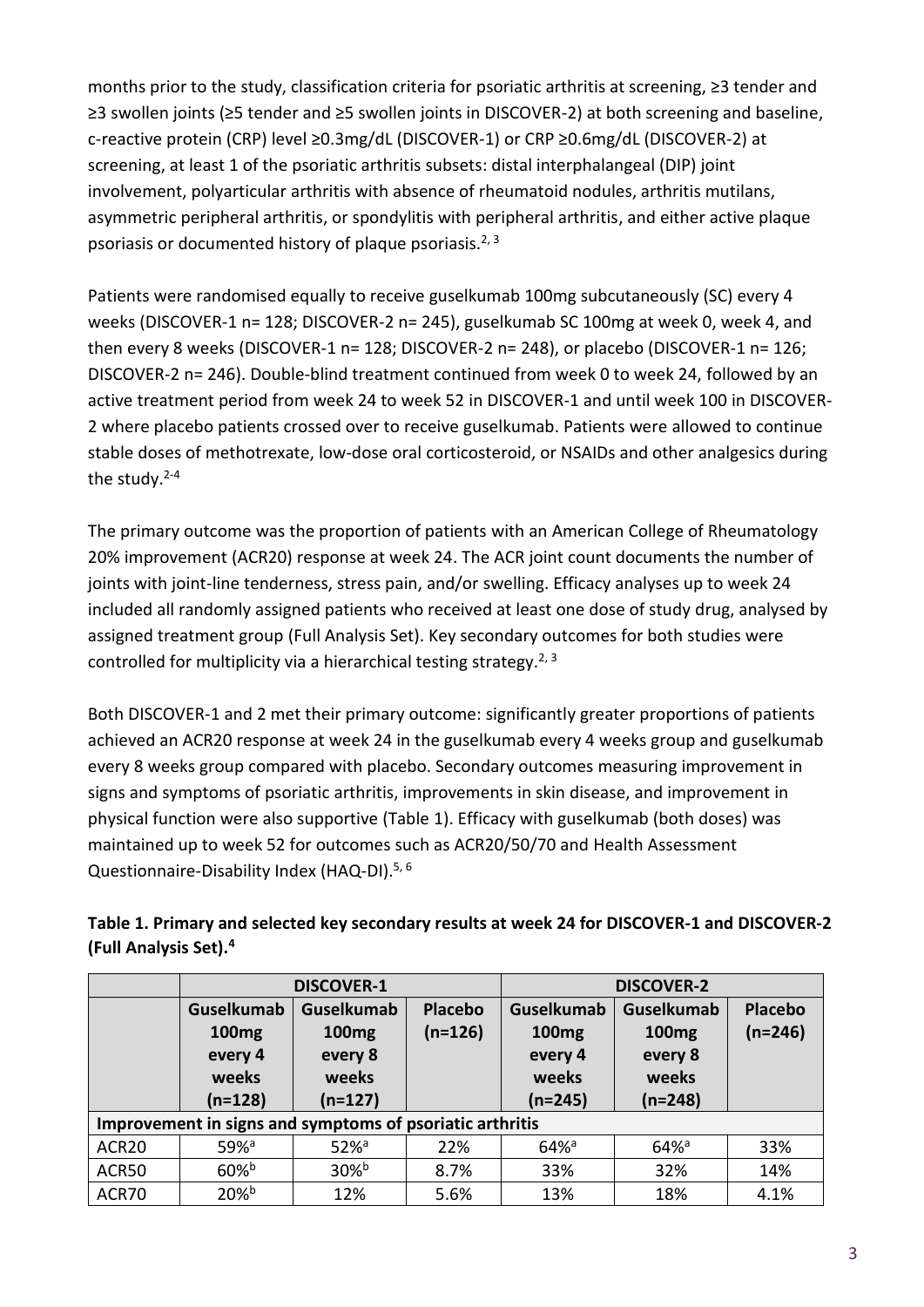| <b>DAS28-</b> | $-1.61^{b}$                             | $-1.43^{b}$      | $-0.70$   | $-1.62$    | $-1.59b$   | $-0.97b$            |
|---------------|-----------------------------------------|------------------|-----------|------------|------------|---------------------|
| <b>CRP</b>    |                                         |                  |           |            |            |                     |
| (mean         |                                         |                  |           |            |            |                     |
| change        |                                         |                  |           |            |            |                     |
| from          |                                         |                  |           |            |            |                     |
| baseline)     |                                         |                  |           |            |            |                     |
| <b>PSARC</b>  | 73%                                     | 60%              | 31%       | 69%        | 73%        | 45%                 |
|               | Improvement in skin disease             |                  |           |            |            |                     |
|               | $n = 89*$                               | $n = 82*$        | $n = 78*$ | $n = 184*$ | $n = 176*$ | $n = 183*$          |
| <b>IGA</b>    | 75% <sup>b</sup>                        | 57% <sup>b</sup> | 15%       | 68%        | 70%b       | $19\%$ <sup>b</sup> |
| PASI75        | 86%                                     | 76%              | 14%       | 78%        | 79%        | 23%                 |
|               | <b>Improvement in physical function</b> |                  |           |            |            |                     |
| HAQ-DI        | $-0.37$                                 | $-0.32$          | $-0.09$   | $-0.41$    | $-0.39$    | $-0.16$             |
| (mean         |                                         |                  |           |            |            |                     |
| change        |                                         |                  |           |            |            |                     |
| from          |                                         |                  |           |            |            |                     |
| baseline)     |                                         |                  |           |            |            |                     |
|               | <b>Impact on Structural Damage</b>      |                  |           |            |            |                     |
| Total         |                                         |                  |           | 0.29       | 0.52       | 0.95                |
| modified      |                                         |                  |           |            |            |                     |
| vdH-S         |                                         |                  |           |            |            |                     |
| Score         |                                         |                  |           |            |            |                     |
| (mean         |                                         |                  |           |            |            |                     |
| change        |                                         |                  |           |            |            |                     |
| from          |                                         |                  |           |            |            |                     |
| baseline)     |                                         |                  |           |            |            |                     |

<sup>a</sup> p<0.001 (primary outcome)

<sup>b</sup> p<0.001 (multiplicity-controlled secondary outcome)

\*Full Analysis Set but in patients with ≥3% Body Surface Area (BSA) of psoriatic involvement and an IGA score ≥2 (mild) at baseline. ACR20 = American College of Rheumatology 20% improvement response; ACR50 = American College of Rheumatology 50% improvement response; ACR70 = American College of Rheumatology 70% improvement response; DAS28-CRP= 28 joint Disease Activity Score using CRP; HAQ-DI= Health Assessment Questionnaire-Disability Index; IGA= Investigator's Global Assessment of Psoriasis response, defined as IGA score of 0 (cleared) or 1 (minimal), and ≥ 2 grade reduction from baseline; PASI75= at least a 75% improvement in Psoriasis Area and Severity Index (PASI).

Subgroup analyses were conducted to assess efficacy of guselkumab by prior and baseline medication use for the primary outcome, ACR20 at week 24. The subgroups that most closely reflect the proposed positioning (prior TNF inhibitor: yes or no and number of prior conventional DMARDs: 2 or ≥3 [DISCOVER-2]) were consistent with the primary findings. Prior TNF inhibitor exposure did not appear to affect ACR20 response with guselkumab. Secondary outcomes such as ACR50/70 and PASI75/90 were also evaluated post-hoc in the same subgroups and were supportive of treatment with guselkumab over placebo. 4

Health Related Quality of Life (HRQoL) was assessed using the 36-Item Short Form Health Survey and the Functional Assessment of Chronic Illness Therapy – Fatigue (FACIT-Fatigue) questionnaire. HAQ-DI results have been reported above in Table 1. For SF-36 PCS and FACIT Fatigue, results favoured both guselkumab regimens over placebo at week 24. EuroQol-five dimension (EQ-5D) was also assessed in DISCOVER-2 and results were supportive of guselkumab over placebo.<sup>4, 6</sup>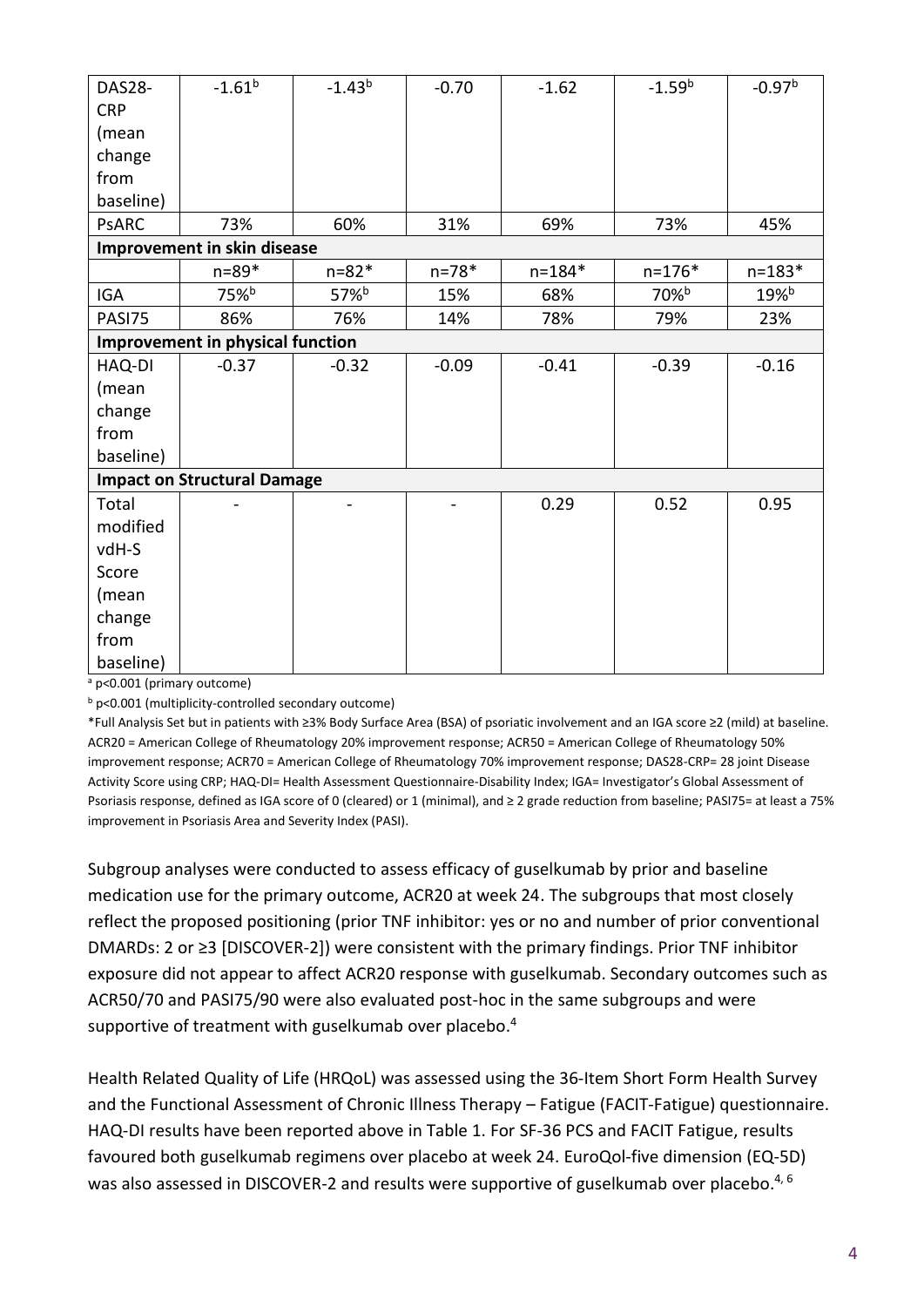COSMOS is a phase IIIb, multicentre, randomised, double-blind, placebo-controlled study designed to evaluate the efficacy and safety of guselkumab 100mg 8-weekly in a subpopulation of patients with psoriatic arthritis who are inadequate responders to TNF inhibitor. Patients were required to have ≥3 tender and ≥3 swollen joints and an inadequate response or intolerance to TNF inhibitor therapy, defined as the presence of active psoriatic arthritis (as assessed by the investigator) despite previous treatment with either 1 or 2 TNF inhibitors.<sup>7</sup>

Patients were randomly assigned in a 2:1 ratio to guselkumab SC 100mg administered at weeks 0 and 4 and then every 8 weeks (Weeks 12, 20, 28, 36) through Week 44, or placebo. The primary outcome was the proportion of participants who achieve an ACR20 response at week 24. Key secondary outcomes were assessed within the following hierarchical order: change from baseline in HAQ-DI score at week 24, proportion of patients who achieved an ACR50 response at week 24, change from baseline in SF-36 PCS score at week 24, proportion of patients who achieve PASI100 response at week 24 among participants with ≥3% body surface area psoriatic involvement and an IGA score of ≥2 (mild) at baseline.<sup>7</sup>

A significantly greater proportion of patients achieved an ACR20 response at week 24 in the guselkumab every 8 weeks group compared with placebo. All four key secondary outcomes evaluated at week 24 achieved statistical significance.<sup>7</sup> Results are presented in Table 2.

|                                                | Guselkumab 100mg 8-<br>weekly<br>$(n=189)$ | Placebo<br>$(n=96)$ |
|------------------------------------------------|--------------------------------------------|---------------------|
| ACR <sub>20</sub>                              | 44% <sup>a</sup>                           | 20%                 |
| ACR50                                          | 20%b                                       | 5.2%                |
| <b>PASI100</b>                                 | 31%b                                       | 3.8%                |
| HAQ-DI score (LS mean change<br>from baseline) | $-0.178^{b}$                               | $-0.009$            |
| Enthesitis resolution                          | 40%                                        | 19%                 |
| Dactylitis resolution                          | 45%                                        | 25%                 |
| SF-36 PCS (LS mean change from<br>baseline)    | $3.51^{b}$                                 | $-0.39$             |

**Table 2. Primary and selected secondary outcome results for COSMOS at week 24 (Full Analysis Set).<sup>7</sup>**

<sup>a</sup> p<0.001 (primary outcome)

<sup>b</sup> p<0.01 (multiplicity-controlled secondary outcome)

ACR = American College of Rheumatology; HAQ-DI = Health Assessment Questionnaire-Disability Index; LS mean = least squares mean; MDA = minimal disease activity; PASI = psoriasis area and severity index; PsARC = psoriatic arthritis response criteria.

The submitting company presented three Bayesian Network Meta-analyses (NMAs) of 26 studies that compared the efficacy and safety of guselkumab, via best supportive care (BSC) as the common comparator, with TNF inhibitors: adalimumab, certolizumab pegol, etanercept, golimumab, infliximab; interleukin inhibitors: ixekizumab, secukinumab, ustekinumab; the phosphodiesterase-4 inhibitor (PDE4i) apremilast and the Janus kinase (JAK) inhibitor tofacitinib in adult patients with active psoriatic arthritis. The outcomes assessed included ACR 20/50/70 response, PASI 50/75/90/100 response, PsARC response, HAQ-DI, HAQ conditional on PsARC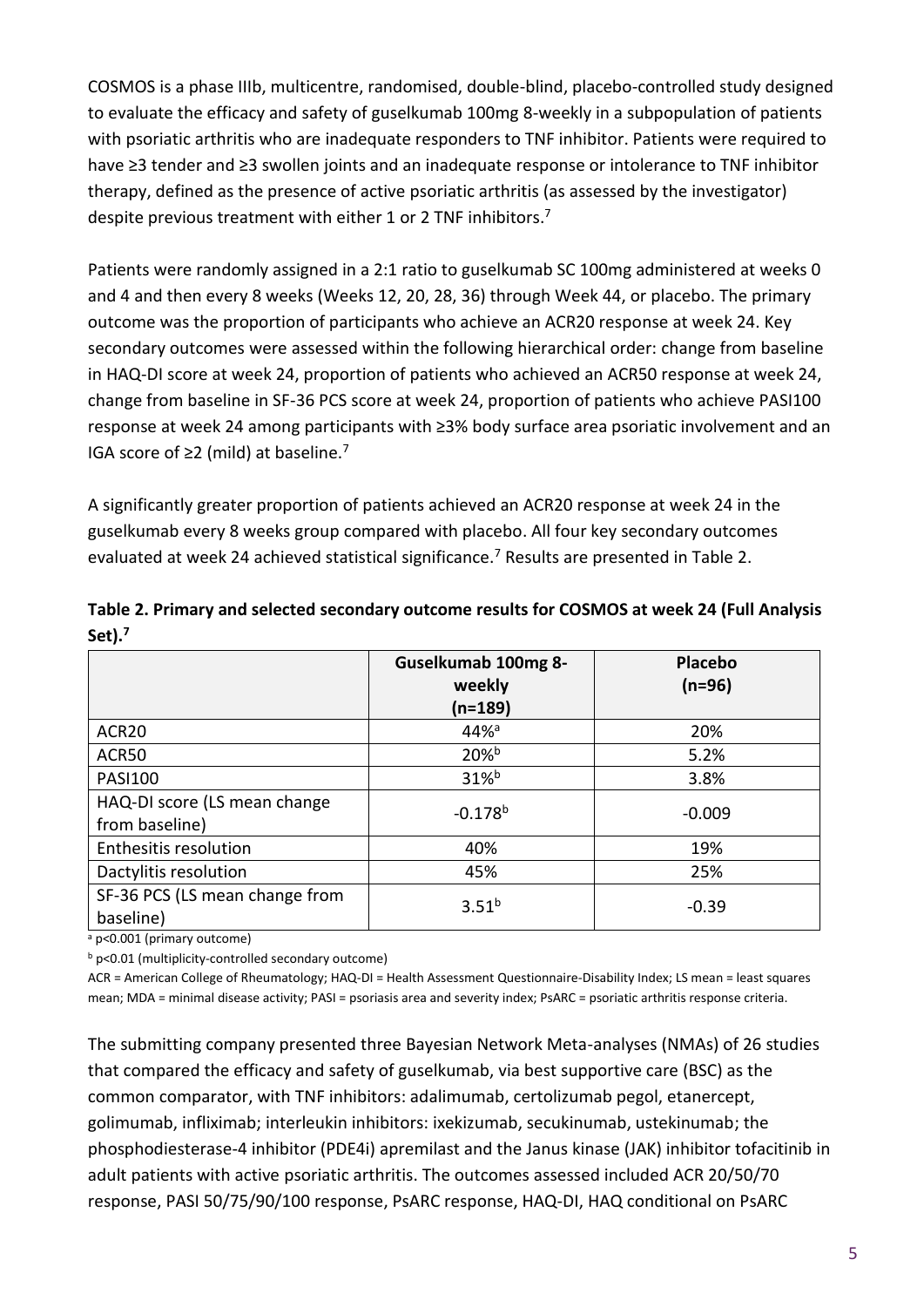(reported by both PsARC response and PsARC non-response), adverse events (AE), and serious adverse events (SAEs). The NMAs were conducted separately for each of the three subpopulations outlined by the submitting company: biologic-naïve population, biologic-experienced population, and TNF inhibitor-contraindicated population.

In the biologic-naïve NMA, both doses of guselkumab were superior to apremilast and placebo and had similar efficacy to remaining comparators for ACR20. For PASI75/90/100 outcomes, both doses of guselkumab were superior to all comparators with the exception of ixekizumab (both regimens) and secukinumab 300mg, in which no differences were identified. For PsARC response, guselkumab 4-weekly was superior to adalimumab, ustekinumab 45mg, tofacitinib, apremilast and placebo and no differences were identified with remaining treatments. Similar results were noted for guselkumab 8-weekly for PsARC response, however, unlike guselkumab 4-weekly, was not superior to adalimumab. For AEs, both doses of guselkumab were lower than golimumab, certolizumab pegol and placebo. No differences in AEs were identifed against remaining comparators. The TNF inhibitor-contraindicated population were a subgroup of the biologic-naïve population and results were broadly similar, however, fewer comparators were included in this analysis.

In the biologic-experienced NMA, both doses of guselkumab were superior to placebo and had similar efficacy to remaining comparators for ACR20. For PASI75/90/100, guselkumab 4-weekly was superior to ustekinumab, certolizumab pegol, apremilast, tofacitinib and placebo whilst guselkumab 8-weekly was only superior to apremilast, tofacitinib and placebo. No differences in efficacy were noted for guselkumab against all the remaining treatments. For PsARC response, guselkumab 4-weekly was superior to apremilast and placebo and no differences were identified between guselkumab 8-weekly and all treatments (only superior to placebo). For AEs, no differences were found between guselkumab 4-weekly and all other comparators; guselkumab 8 weekly had a lower incidence of AEs than apremilast and had similar AEs as the remaining comparators.

#### *[Other data were also assessed but remain confidential.\\*](https://www.scottishmedicines.org.uk/media/3572/20180710-release-of-company-data.pdf)*

### Summary of evidence on comparative safety

Between DISCOVER-1 and 2, 1,100 patients were exposed to guselkumab; 89% had been treated for at least 6 months and 47% had been treated for at least 1 year. Through week 24 in the pooled analysis of both studies, in the guselkumab 4-weekly (n=373), 8-weekly (n=375), and placebo (n=372) groups respectively, at least one adverse event (AE) was reported by 49%, 48% and 47%; serious AE 2.1%, 1.9% and 3.2%; AEs leading to discontinuation 2.1%, 1.3% and 1.9%.<sup>4</sup>

The most frequently reported AEs in patients treated with guselkumab 4-weekly, 8-weekly, and placebo were increase in alanine aminotransferase (ALT) (7.5%, 6.1% and 3.8%), nasopharyngitis (5.1%, 6.9% and 4.6%), increase in aspartate aminotransferase (AST) (3.8%, 6.1% and 2.4%), and upper respiratory tract infection (URTI) (6.2%, 3.5% and 4.6%). 4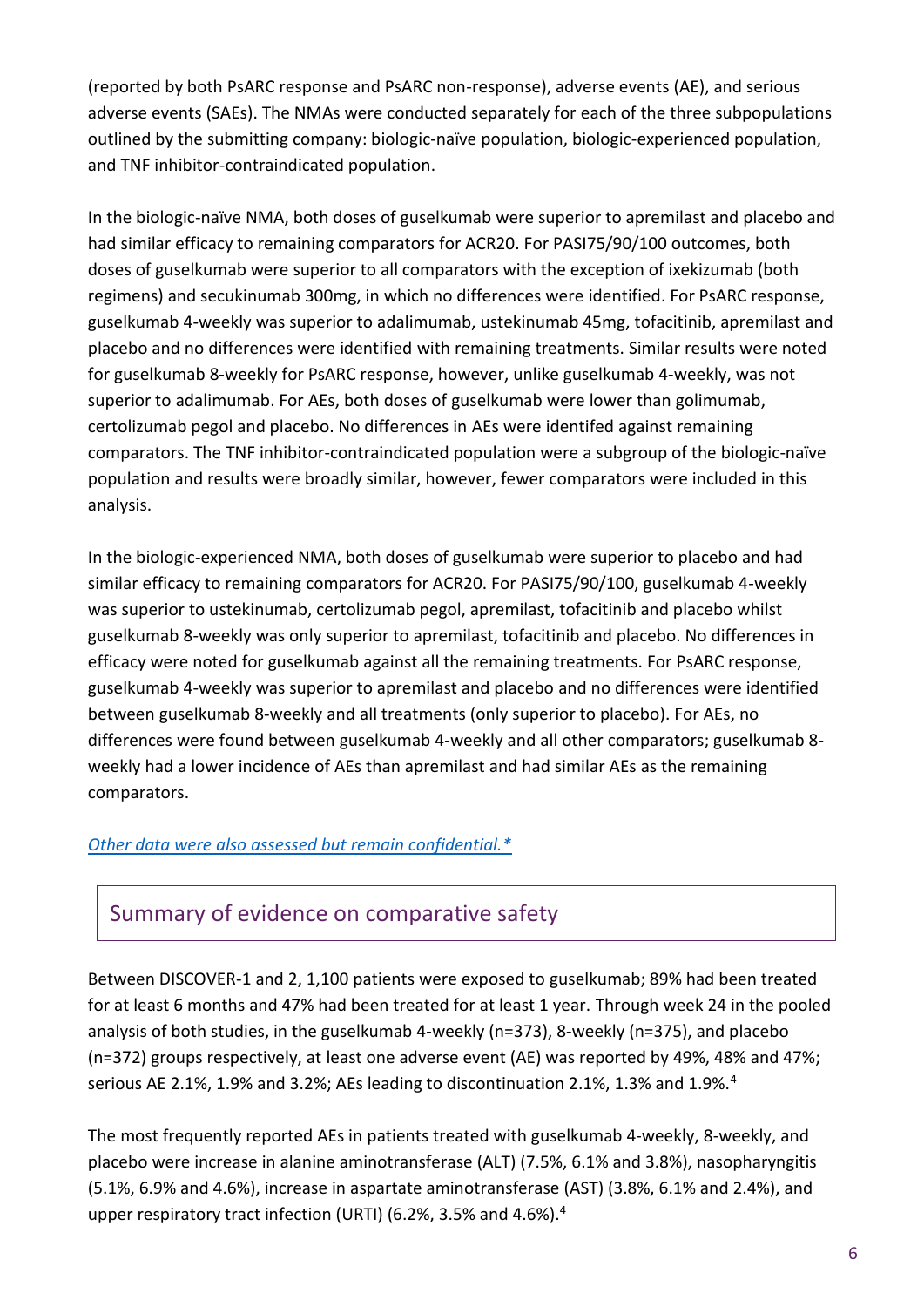Overall, the EMA concluded that the safety profile of guselkumab in the psoriatic arthritis population was generally comparable to what has previously been observed in the psoriasis population and can be considered well-tolerated. The number of AEs in the guselkumab groups and placebo groups were similar at week 24 and up to one year. Longer-term data will be submitted when available. Respiratory tract infection (very common), transaminases increased (common), and neutrophil count decreased (uncommon) were identified as a new adverse drug reactions for guselkumab and added to the SPC. 4

## Summary of clinical effectiveness issues

Psoriatic arthritis is a chronic inflammatory arthropathy of the peripheral and axial joints associated with psoriasis, which can result in functional disability and impaired quality of life. Treatment for psoriatic arthritis includes NSAIDs (for short-term symptom relief), DMARDs and intra-articular corticosteroid injections, depending on the pattern and severity of the arthritis. Initially, conventional DMARDs such as methotrexate, sulfasalazine and leflunomide are recommended. Biologic DMARDs adalimumab, etanercept, infliximab, golimumab, certolizumab pegol (TNF inhibitors), secukinumab (interleukin [IL]-17a inhibitor), apremilast (phosphodiesterase-4 inhibitor), and tofacitinib (Janus Kinase inhibitor) are recommended for use in patients with psoriatic arthritis in NHSScotland following inadequate response with at least two prior conventional DMARD therapies. The following medicines are accepted for use in NHSScotland in patients with psoriatic arthritis who had an inadequate response to, or are unsuitable for, treatment with a TNF inhibitor: certolizumab pegol, secukinumab, tofacitinib, ustekinumab (biologic DMARD: IL-12/IL-23 inhibitor) and ixekizumab (biologic DMARD: IL-17 inhibitor). Typically patients are offered a TNF inhibitor as the first-line biologic DMARD option, however, when there is relevant skin involvement an IL-17 inhibitor may be preferred. Following failure of a biologic DMARD, switching to an alternative can be considered, including one switch within a class.  $4, 8, 9$ 

The submitting company has requested that SMC considers guselkumab when positioned for use in three patient populations: those whose disease has not responded adequately or who have been intolerant to two previous conventional DMARD therapies but have not received biologic DMARD therapy; those whose disease has not responded adequately to conventional DMARDs and one or more TNF inhibitors; or those in whom TNF inhibitors are contraindicated or not tolerated.

Across three large placebo-controlled phase 3 studies, guselkumab 100mg given either 4-weekly or 8-weekly was associated with significant and clinically meaningful benefits compared with placebo. In all three studies, superiority of guselkumab over placebo was demonstrated for the primary outcome, ACR20 response. In COSMOS (patients with inadequate response to TNF inhibitors) efficacy was less pronounced. Secondary outcomes measuring improvement in signs and symptoms of psoriatic arthritis, improvements in skin disease, improvement in physical function, and quality of life were supportive.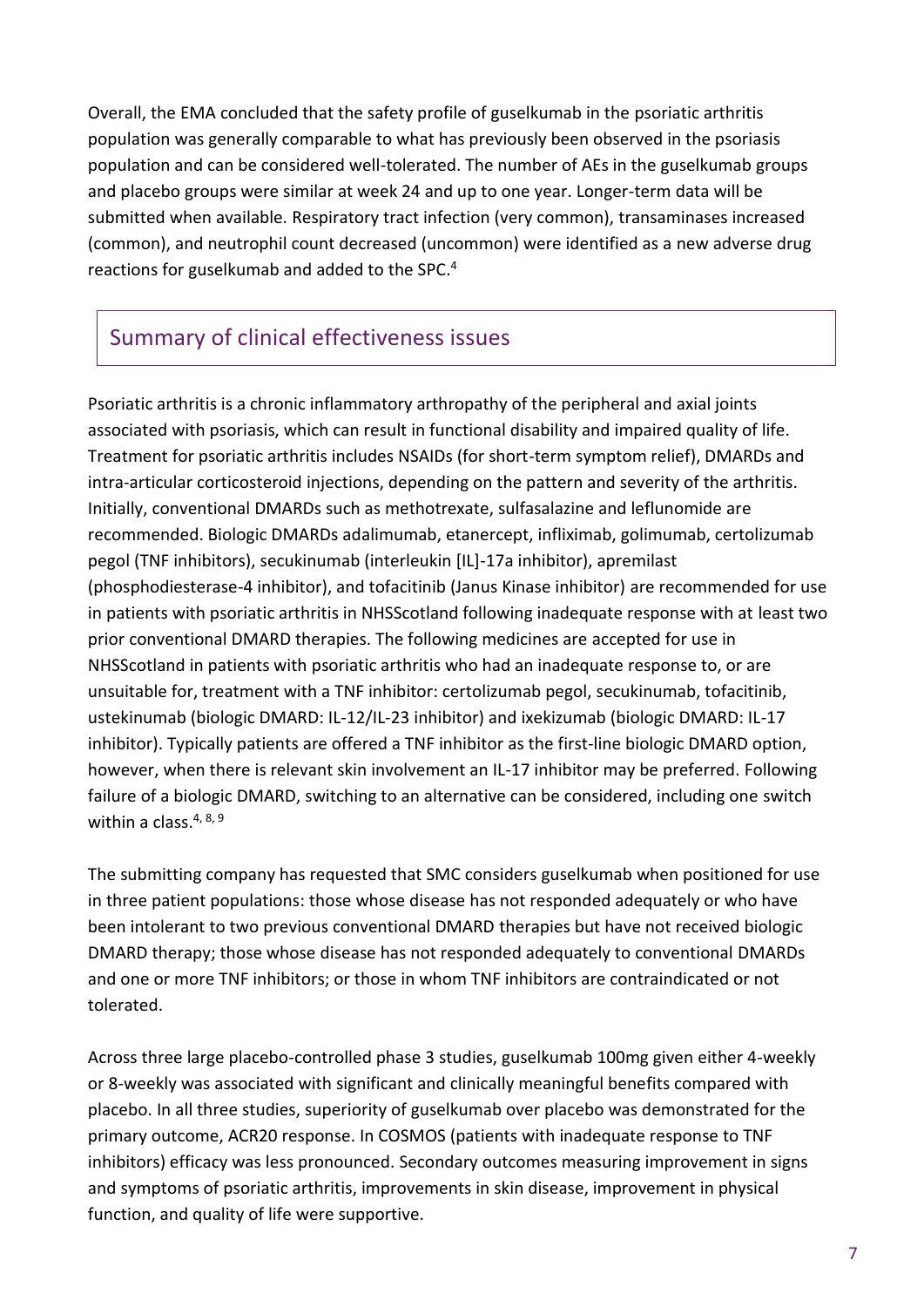There were some limitations with the evidence presented that should be considered. The doubleblind treatment period of DISCOVER-1 and 2 and COSMOS was 24 weeks, a limitation given that psoriatic arthritis is a lifelong condition requiring chronic treatment. Data up to one year suggest maintenance of treatment effect and a tolerable safety profile for guselkumab. Longer-term data are awaited.<sup>2, 3</sup>

The patient population in DISCOVER-1 and 2 may not fully reflect the proposed positioning, due to the relatively small proportion of patients who had previously received two conventional DMARDs. Subgroup analyses of DISCOVER-1 by prior use of TNF inhibitor were based on small groups that may not be representative to patients who have failed TNF due to lack of effect and should be interpreted with caution. Data from COSMOS can be considered more robust and more reflective of the biologic-experienced subpopulation described by the submitting company above. Inclusion criteria of DISCOVER-1 and 2 might reduce the generalisability of findings to individuals presenting with milder systemic inflammation and less active disease. In addition, there are very limited data in the use of guselkumab in patients aged 65 years of age or older.<sup>1-4</sup>

There are no direct data comparing guselkumab with relevant comparators. To address this issue, the submitting company conducted numerous NMAs in different subpopulations. These were associated with the following limitations: there was considerable variation in placebo response for efficacy outcomes across studies; data from mixed populations were included in the biologic-naïve and biologic-experienced outcome networks due to the lack of availability of subgroup data; in the biologic-experienced NMA, data from the phase III COSMOS study which recruited patients who had an inadequate response to TNF inhibitors were excluded; in the biologic-naïve NMA, there was generally no information about the number of previous conventional DMARDs except for three studies; there was heterogeneity with respect to baseline characteristics; confidence intervals for comparisons were in general wide, particularly for the biologic-experienced NMAs, suggesting uncertainty in the results; the NMAs did not assess resolution of enthesitis and dactylitis, as well as long-term outcomes such as effect on joint damage. Due to these limitations, the company's conclusions are uncertain. However, despite the limitations of the NMA, overall it could be concluded that guselkumab is likely to have similar efficacy to comparators.

Clinical experts consulted by SMC felt that the introduction of guselkumab would provide patients with another effective treatment option with a novel mechanism of action relative to other biologic DMARDs currently available. They felt guselkumab would most likely be used following treatment with other biologic DMARDs.

*[Other data were also assessed but remain confidential.\\*](https://www.scottishmedicines.org.uk/media/3572/20180710-release-of-company-data.pdf)*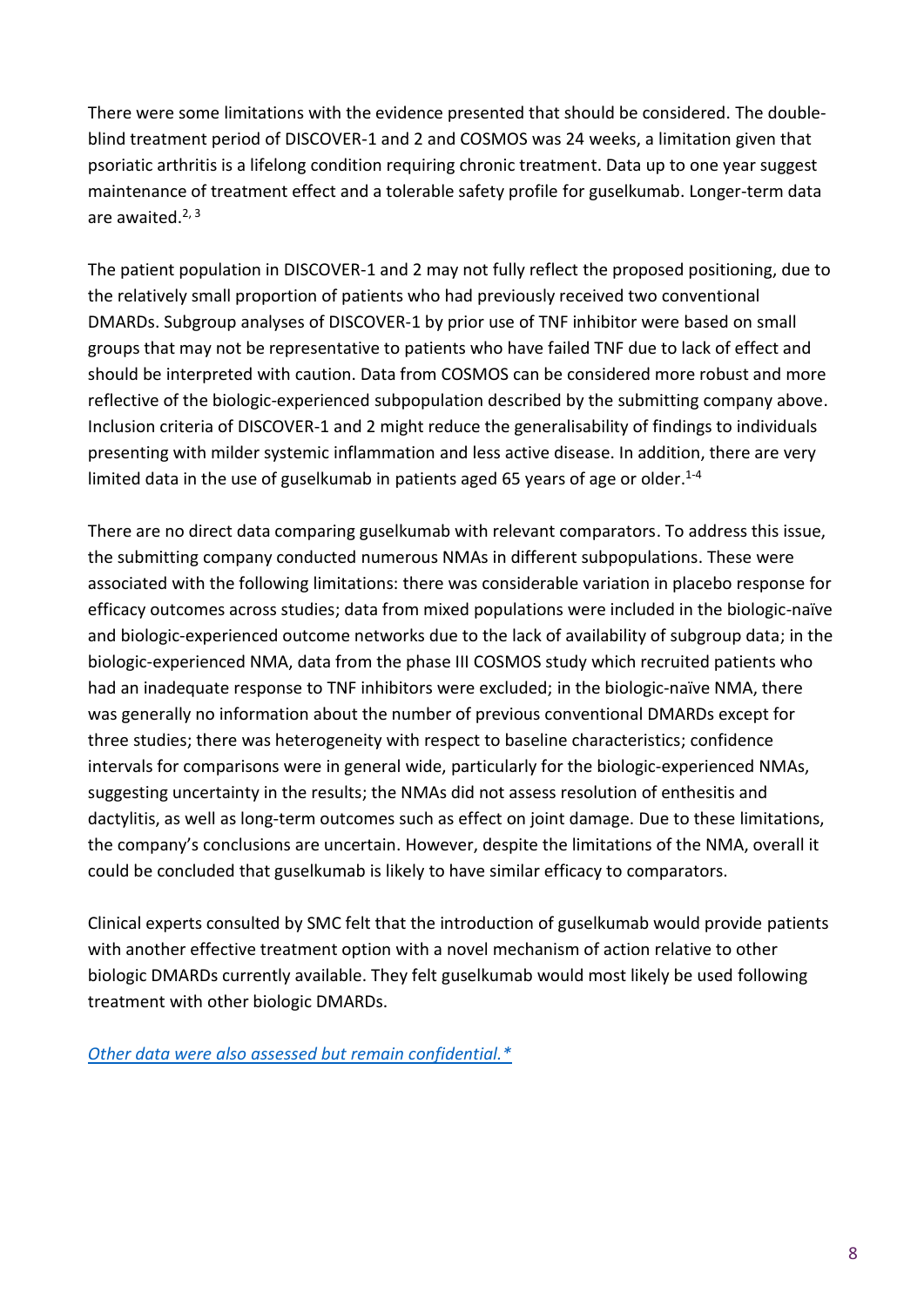### Summary of comparative health economic evidence

The company submitted cost-utility analyses for the comparison of guselkumab with a range of biologic DMARDs and best supportive care for the treatment of active psoriatic arthritis in three sub-populations of adult patients in the licensed indication. The list of comparators included adalimumab, secukinumab, etanercept, infliximab, golimumab, certolizumab, apremilast and tofacitinib in the biologic-naïve population, secukinumab, certolizumab, tofacitinib, ustekinumab and ixekizumab in the biologic-experienced population and secukinumab, tofacitinib and ustekinumab in the TNF-inhibitor contraindicated population. However, the company presented adalimumab and secukinumab as the most relevant comparators.

Three semi-Markov models were presented, with several health states: treatment-specific trial period, maintenance for responders, up to three subsequent lines of active therapy for nonresponders and a final stage of best supportive care for non-responders. Patients could transition to the all-absorbing dead state from any other health state after the end of the trial period. The models incorporated monthly cycles and a 40-year time horizon.

Clinical efficacy data for PsARC response rates, change from baseline in HAQ-DI score and distribution of PASI scores came from a Bayesian NMA in biologic-naïve and biologic-experienced populations but were incorporated as absolute probabilities in the economic model. Equivalent efficacy was assumed in the biologic-naïve and TNF-inhibitor contraindicated populations. All patients received guselkumab or a comparator at the licensed dose for the duration of the treatment-specific trial period of 12 to 24 weeks. Treatment responders entered a maintenance stage and were assumed to discontinue at annual treatment-specific discontinuation rates as observed in the relevant studies included in the NMA.

At baseline, patients were assigned a HAQ-DI and PASI score as observed in the two guselkumab studies (DISCOVER 1 and DISCOVER 2).<sup>2,3</sup> Improvement for responders in both scores was assumed to occur instantaneously and remain constant. Non-responders were assigned the change in HAQ-DI score associated with the next subsequent line of treatment or the score returned to baseline if best supportive care, followed by a constant annual deterioration rate of 0.072 as observed in the Norfolk Arthritis Registry.<sup>10</sup> Patients were assigned the response-dependent and treatmentspecific distribution of PASI scores while on treatment or scores reverted to baseline and remained constant if on best supportive care.

In the biologic-naïve and TNF-inhibitor contraindicated populations, one line of active subsequent treatment (ustekinumab) was assumed, whereas only best supportive care was included in the biologic-experienced population following first treatment discontinuation.

Health-related quality of life in the model was incorporated as a function of HAQ-DI and PASI scores consistent with a previously used York algorithm, $11$  adjusted for age and sex using standard methodology. Baseline utilities were calculated using the baseline HAQ-DI and PASI scores for each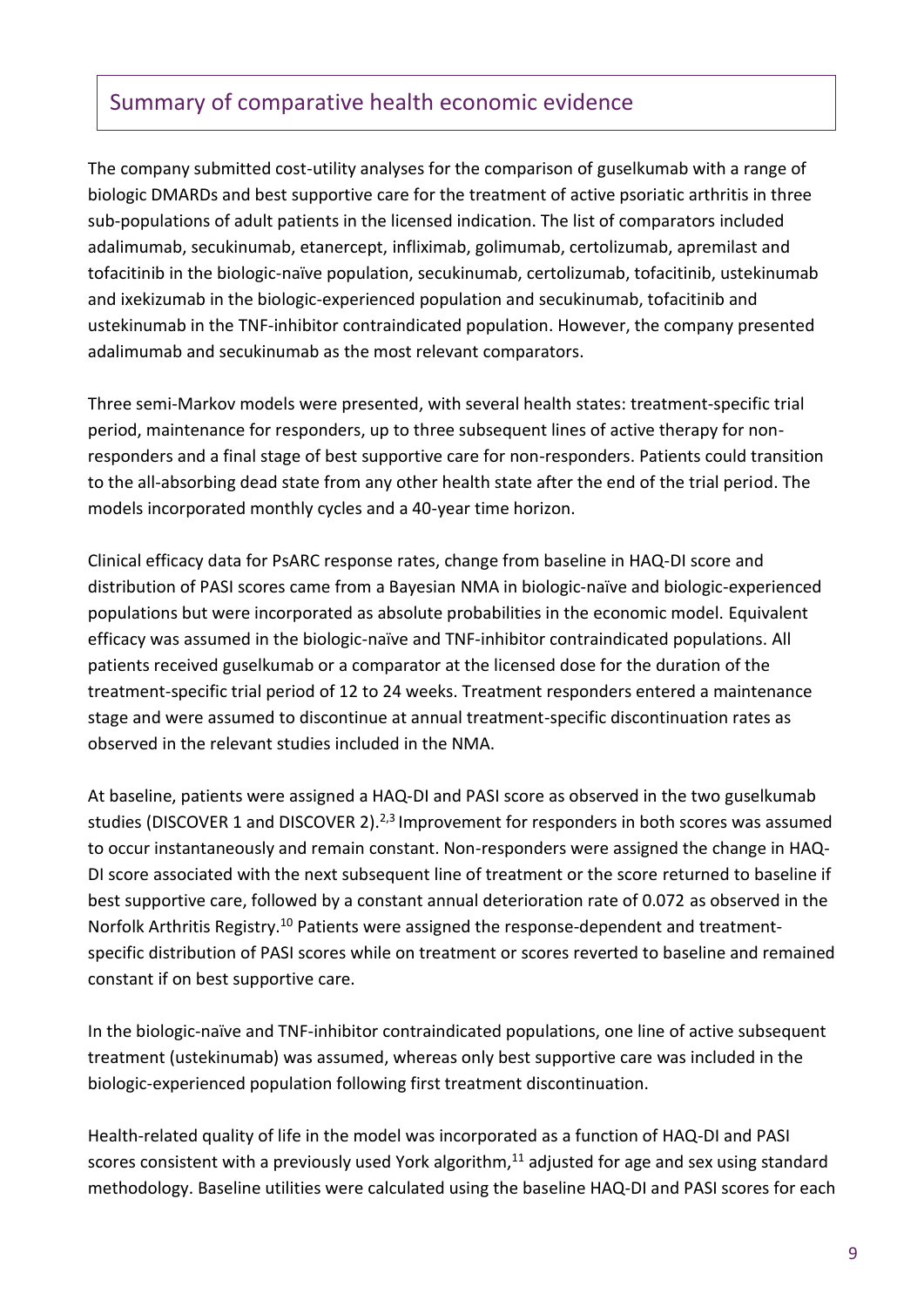sub-group based on severity level as observed in DISCOVER 1 and DISCOVER 2. No utility decrements associated with adverse events were included.

Apart from medicine acquisition and administration costs, other costs in the model included fixed costs for resource use associated with routine patient monitoring, including physician visits and laboratory tests. An assumption was made that £207.63 will be spent on resources for the first year of treatment and £15.56 for subsequent years of maintenance. Disease-related costs were included in the model to capture the impact of both arthritis and psoriasis severity on healthcare costs. As such, they were based on absolute HAQ-DI scores and the proportion of patients achieving a PASI 75 response.

A Patient Access Scheme (PAS) was submitted by the company and assessed by the Patient Access Scheme Assessment Group (PASAG) as acceptable for implementation in NHSScotland. Under the PAS, a confidential discount was offered on the list price. A PAS discount is also in place for secukinumab, golimumab, certolizumab, apremilast, tofacitinib, ustekinumab and ixekizumab and these were included in the results used for decision-making.

The base case results versus the key comparators are shown in Table 3. The results presented do not take account of the PAS for the comparator medicines or the PAS for guselkumab but these were considered in the results used for decision making. SMC is unable to present the results provided by the company which used an estimate of the PAS price for the comparator medicines due to commercial confidentiality and competition law issues.

| <b>Treatment</b>                                                                                                  | <b>Total Costs</b> | <b>Total</b> | Incremental | <b>Incremental</b> | <b>ICER</b> |  |
|-------------------------------------------------------------------------------------------------------------------|--------------------|--------------|-------------|--------------------|-------------|--|
|                                                                                                                   |                    | <b>QALYs</b> | Costs       | <b>QALYs</b>       |             |  |
| All bio-naïve (TNFi-contraindicated vs secukinumab only)                                                          |                    |              |             |                    |             |  |
| Guselkumab Q8W                                                                                                    | £182,514           | 8.402        |             |                    |             |  |
| Adalimumab                                                                                                        | £123,513           | 7.395        | £59,001     | 1.006              | £58,636     |  |
| Secukinumab                                                                                                       | £138,149           | 7.730        | £44,365     | 0.671              | £66,082     |  |
| All bio-experienced                                                                                               |                    |              |             |                    |             |  |
| Guselkumab Q8W                                                                                                    | £161,629           | 6.734        |             |                    |             |  |
| Secukinumab 300 mg                                                                                                | £136,184           | 5.801        | £25,445     | 0.929              | £27,389     |  |
| Abbreviations: ICER, incremental cost-effectiveness ratio; QALY, quality-adjusted life years, Q8W, every 8 weeks; |                    |              |             |                    |             |  |

**Table 3: Base case results: pairwise comparisons vs guselkumab (main comparators): list price for all medicines**

Base case results were primarily sensitive to assumptions around treatment discontinuation rates and less sensitive to source of utility data, assumptions around HAQ-DI and PASI and using ACR20 for assessment of response as shown in Table 4 below.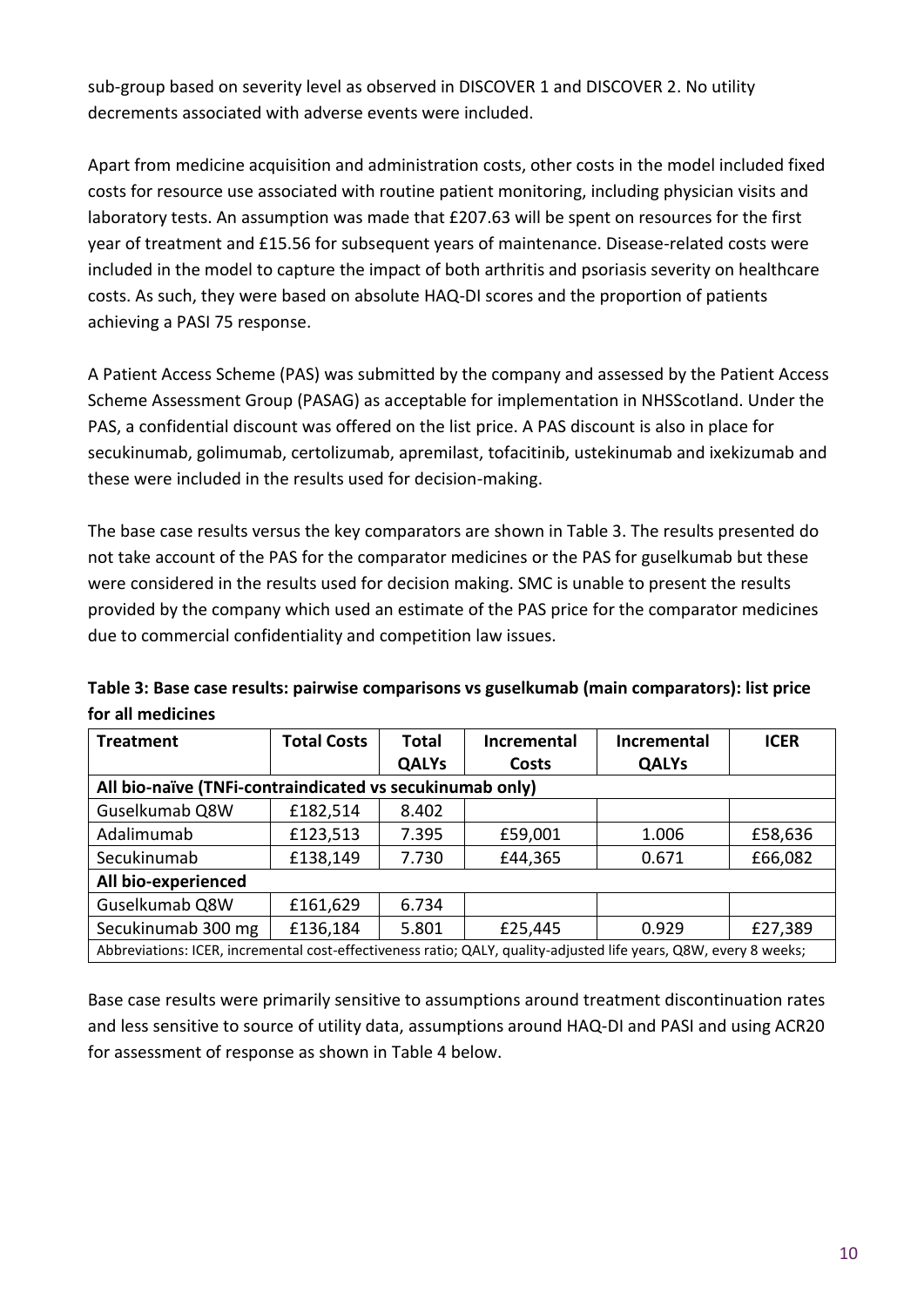#### **Table 4: Selected scenario analyses: pairwise comparisons vs guselkumab (main comparators): list price for all medicines**

|                | <b>Scenario</b>                      | Comparator  | <b>ICER-Bio-</b>         | $ICER - Bio-$                | <b>ICER-TNFi-</b> |
|----------------|--------------------------------------|-------------|--------------------------|------------------------------|-------------------|
|                |                                      |             | naive                    | experienced                  | contraindicated   |
| $\mathbf{1}$   | Equivalent annual treatment          | Adalimumab  | £206,639                 |                              |                   |
|                | discontinuation rate $-16.5%$        | Secukinumab | £1,373,562               | £20,610                      | £1,373,562        |
|                | consistent with MTA 445              |             |                          |                              |                   |
| $\overline{2}$ | Using utility data from DISCOVER 2   | Adalimumab  | £71,695                  |                              |                   |
|                |                                      | Secukinumab | £80,964                  | £33,963                      | £80,964           |
| 3              | Using ACR20 as response criteria     | Adalimumab  | £52,583                  |                              |                   |
|                | (primary outcome in clinical trials) | Secukinumab | £61,332                  | £29,235                      | £61,332           |
| $\overline{4}$ | HAQ-DI and PASI improvement at       | Adalimumab  | £63,632                  |                              |                   |
|                | the end of trial/revering to         |             |                          |                              |                   |
|                | baseline adjusted for BSC response   | Secukinumab | £71,575                  | £29,571                      | £71,575           |
|                |                                      |             |                          |                              |                   |
| 5              | Secukinumab 150 mg only in bio-      | Adalimumab  | $\overline{\phantom{a}}$ | -                            |                   |
|                | naïve/TNFi-contraindicated           | Secukinumab | £75,794                  | $\qquad \qquad \blacksquare$ | £75,794           |

A cost-minimisation analysis was also considered by SMC, which assumed equivalent efficacy of guselkumab and comparators in the biologic-experienced population. The results of this analysis with PAS applied indicated guselkumab was a cost-effective treatment option.

Key limitations with the analyses were:

- There is a lack of direct comparative data for guselkumab and any biologic DMARD in the licensed indication. The efficacy data in the economic evaluation came from a Bayesian NMA associated with many uncertainties as discussed in the clinical effectiveness section. A costminimization analysis against all comparators where no difference in efficacy (PsARC, change in HAQ-DI and PASI) were found, was requested at clarification stage and was noted as the preferred analysis in the biologic-experienced population by NDC. In this analysis, the efficacy outcomes for comparators were assumed to be equivalent to those for guselkumab.
- There are uncertainties around the long-term treatment duration for guselkumab and other biologic DMARDs. The model incorporated treatment-specific annual discontinuation rates as observed in the relevant studies with guselkumab having the lowest discontinuation rate. This approach is inconsistent with previous appraisals where a treatment agnostic annual discontinuation rate of 16.5% was used, based on European registry data. The assumption of a lower discontinuation rate for guselkumab leads to a QALY gain due to the assumption of maintained HAQ-DI and PASI improvement while on treatment. When this QALY gain is removed by the introduction of equal discontinuation rate for all treatments, the ICER substantially increases (especially vs secukinumab in the bio-naïve population). SMC heard from clinical experts who generally considered the assumption of treatment-specific discontinuation rates not supported by current evidence.
- There are uncertainties regarding the most relevant comparator(s) in the biologic-experienced population. The company presented secukinumab as the most relevant comparator. Clinical experts consulted by SMC generally indicated that TNF inhibitors (mainly adalimumab) or secukinumab are primarily used as first line biologic, followed by secukinumab (if not already used) and ixekizumab and other biologics in no particular order. The experts generally agreed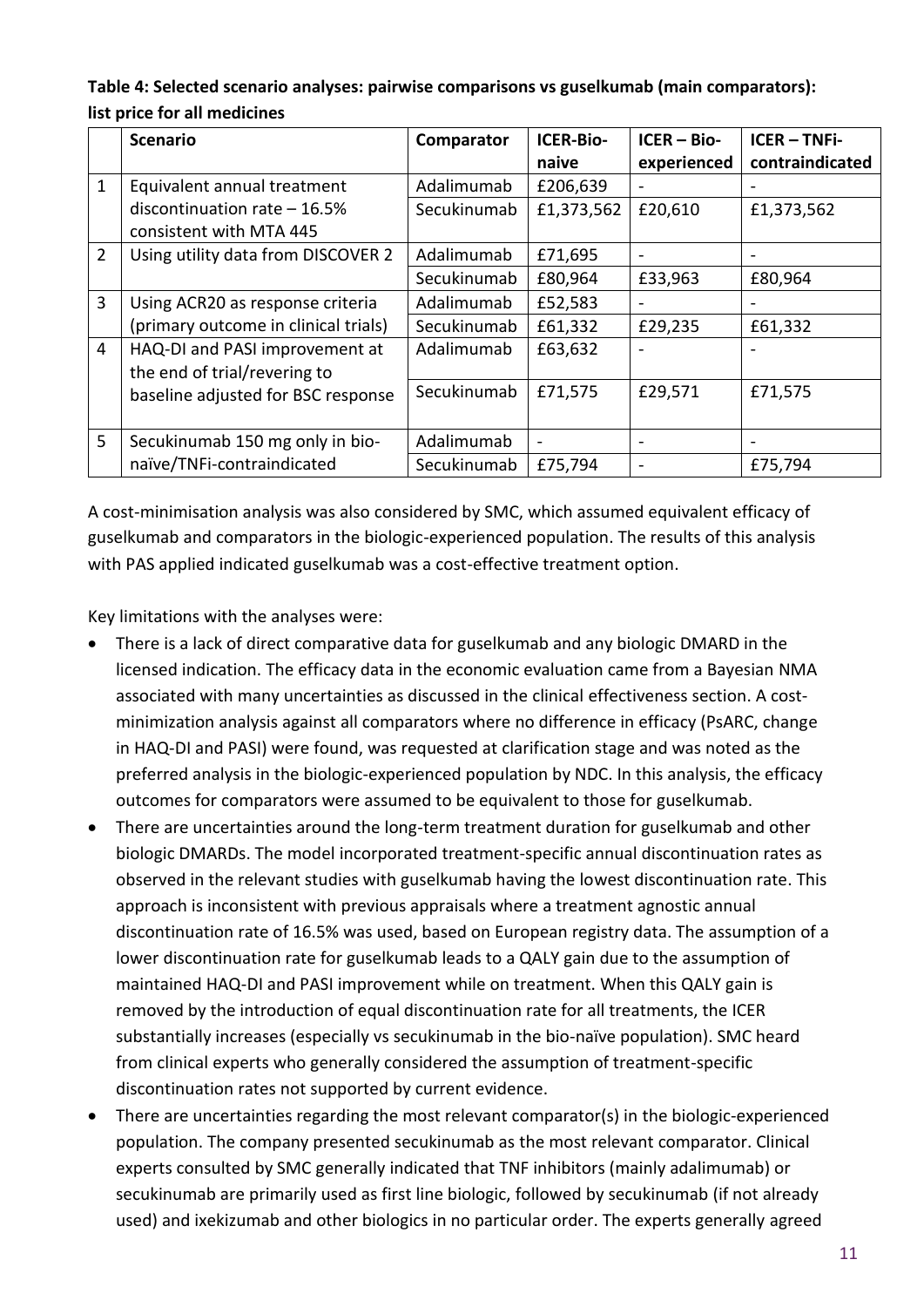that guselkumab was expected to be used after a few biologics have failed, indicating that the analyses in the biologic-experienced population were most relevant.

 There are uncertainties associated with the approach to estimating utilities as a function of HAQ-DI and PASI scores using the previously derived York algorithm Using EQ-5D data from DISCOVER 2 leads to an increase in the ICER, primarily due to a lower constant and HAQ-DI coefficient.

Despite these weaknesses, the economic case was demonstrated.

#### *Other data were also assessed but remain confidential.\**

### Summary of patient and carer involvement

The following information reflects the views of the specified Patient Groups.

- We received patient group submissions from the Psoriasis and Psoriatic Arthritis Alliance (PAPAA) and The Psoriasis Association. PAPAA is a registered charity and The Psoriasis Association is charitable incorporated organisation.
- PAPAA has not received any pharmaceutical company funding in the past two years. The Psoriasis Association has received 3.9% pharmaceutical company funding in the past two years, including from the submitting company.
- Psoriatic arthritis is a destructive form of arthritis and often affects people in young or mid adulthood. Although the condition affects people differently, as severity increases it can impact on every aspect of people's lives. Symptoms including swollen and painful joints, fatigue, nail psoriasis and an itchy, dry scaly skin, can be painful and disabling and also cause dexterity and mobility issues. Owing to the age of onset of the condition, its effects on the joints, and the unpredictable nature of flare-ups, the impact on work, social life and relationships can be marked. The psychological effect is also an issue.
- There are currently a number of effective therapies for psoriatic arthritis, but given the longterm nature and potential adverse events or treatments beginning to fail, alternate therapies are needed in order to provide patients with options and choice.
- Guselkumab has a novel mechanism of action to current treatments for psoriatic arthritis. This presents opportunities for improved disease control and to give a further treatment option. Guselkumab is given every 8 weeks, allowing for travel and the ability to not be tied to a timetable of therapy. Having a self-administration device that is easy to use is also of great value.

### Additional information: guidelines and protocols

The 2010 SIGN guideline for the diagnosis and management of psoriasis and psoriatic arthritis in adults states that treatment for psoriatic arthritis may include NSAIDs (for short-term symptom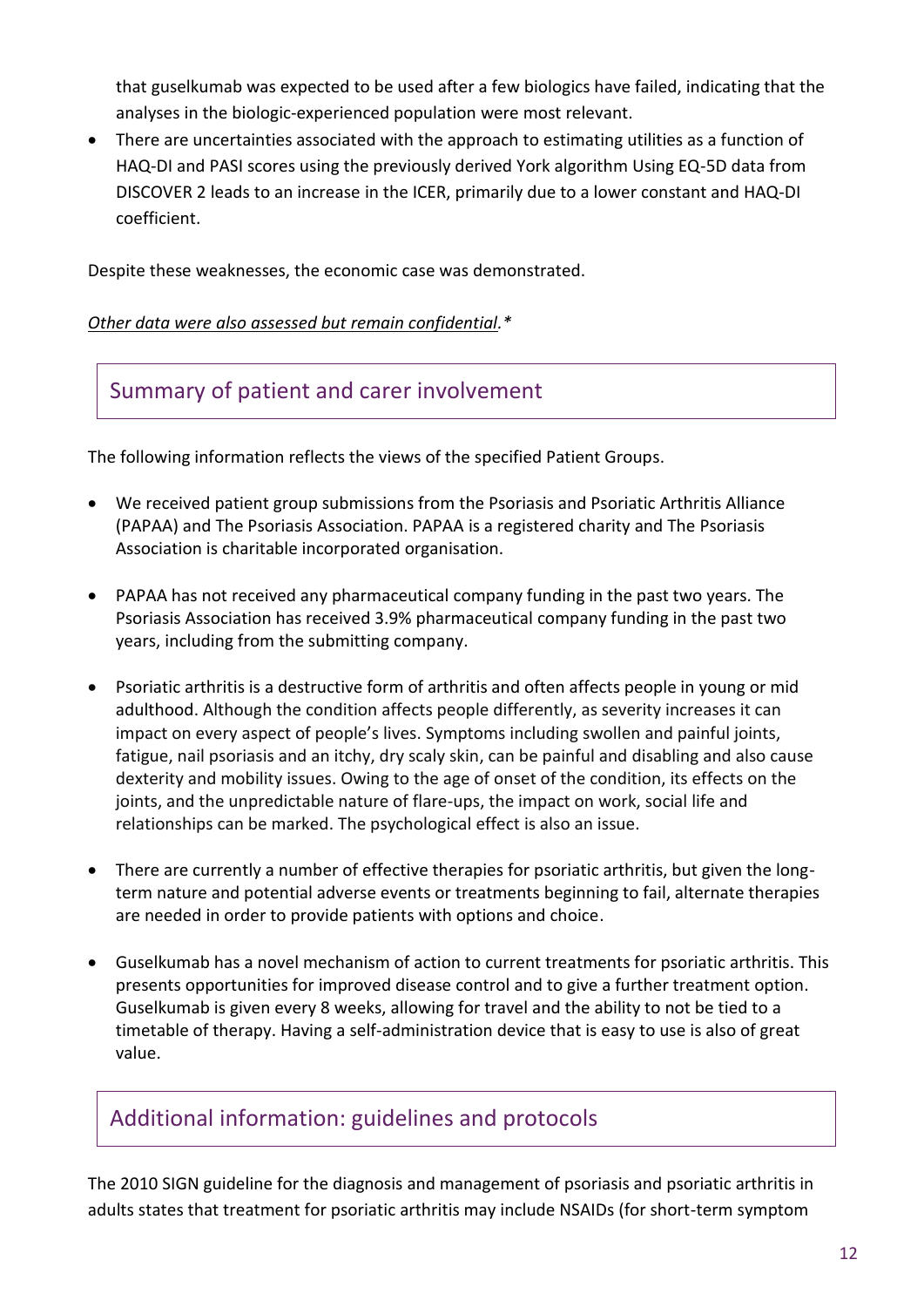relief), DMARDs and intra-articular corticosteroid injections, depending on the pattern and severity of the arthritis. Initially, conventional DMARDs such as methotrexate, sulfasalazine and leflunomide are recommended. The biologic DMARDs adalimumab, etanercept or infliximab are recommended for treatment of active psoriatic arthritis in patients who have failed to respond to, are intolerant of, or have had contraindications to, at least two disease-modifying therapies.<sup>12</sup>

The European League against Rheumatism (EULAR) published updated recommendations in 2019. These comprise five overarching principles and ten recommendations, covering pharmacological therapies for psoriatic arthritis. The overarching principles address the need for shared decision making and treatment objectives, that is, treatment should be aimed at reaching the target of remission or, alternatively, minimal/low disease activity, by regular monitoring and appropriate adjustment of therapy. The recommendations indicate that initially in patients with psoriatic arthritis, NSAIDs may be used to relieve musculoskeletal signs and symptoms. Conventional DMARDs are recommended as an initial therapy after failure of NSAIDs and local therapy for active disease, followed, if necessary, by a biologic DMARD or a targeted synthetic DMARD. The first biologic DMARD would usually be a TNF inhibitor, however when there is relevant skin involvement, an IL-17 inhibitor or IL-12/23 inhibitor may be preferred. Biologic DMARDs targeting interleukin (IL)-12/23 (ustekinumab) or IL-17 pathways (secukinumab) may be used in patients for whom TNF inhibitors are inappropriate and a targeted synthetic DMARD such as apremilast, a phosphodiesterase 4- inhibitor, if biologic DMARDs are inappropriate. If the first biologic DMARD strategy fails, any other biologic DMARD or targeted synthetic DMARD may be used.<sup>8</sup>

The 2012 British Society for Rheumatology guidelines are currently under review.

### Additional information: comparators

Adalimumab, etanercept, infliximab, golimumab, apremilast, certolizumab pegol, secukinumab, tofacitinib, ustekinumab, and ixekizumab.

| Medicine   | Dose Regimen                                                                                            | Cost per year                                              |
|------------|---------------------------------------------------------------------------------------------------------|------------------------------------------------------------|
| Guselkumab | 100mg by subcutaneous injection at weeks 0 and 4,<br>followed by a maintenance dose every 8 weeks<br>or | First year: £18,000<br><b>Subsequent years:</b><br>£15,750 |
|            | 100mg by subcutaneous injection every 4 weeks                                                           | £29,250                                                    |

# Additional information: list price of medicine under review

*Costs from BNF online on 02 May 2021. Costs do not take patient access schemes into consideration.*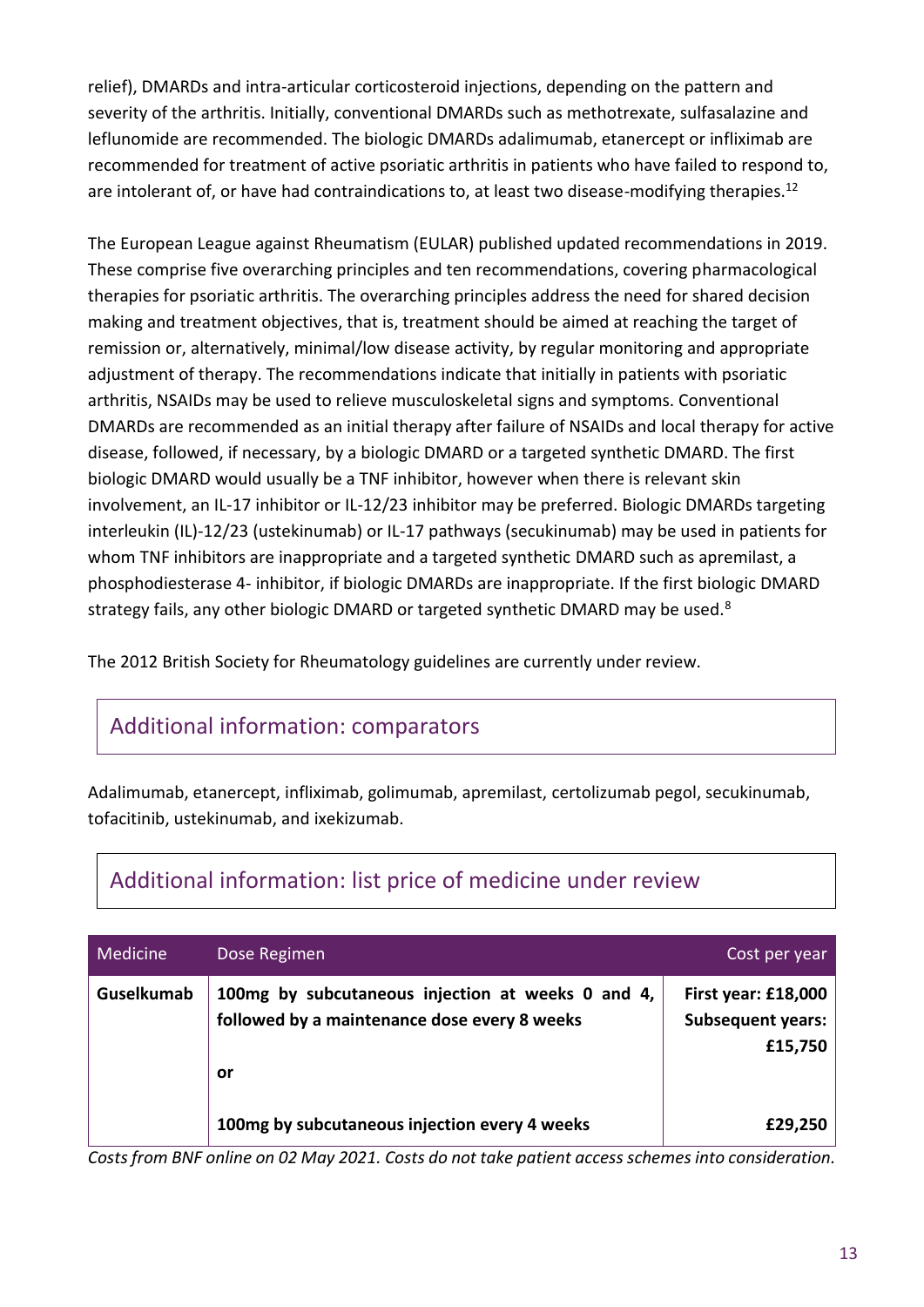### Additional information: budget impact

The submitting company estimated there would be 1,420 patients eligible for treatment with guselkumab in year 1 and 2,414 patients in year 5. In addition, it was estimated that there would be 798 bio-experienced patients eligible for treatment in year 1 and 1,358 in year 5. Confidential estimates of treatment uptake were applied to these figures.

SMC is unable to publish the with PAS budget impact due to commercial in confidence issues. A budget impact template is provided in confidence to NHS health boards to enable them to estimate the predicted budget with the PAS.

These estimates do not take account of any patient access schemes applied to displaced medicines.

*Other data were also assessed but remain confidential.\**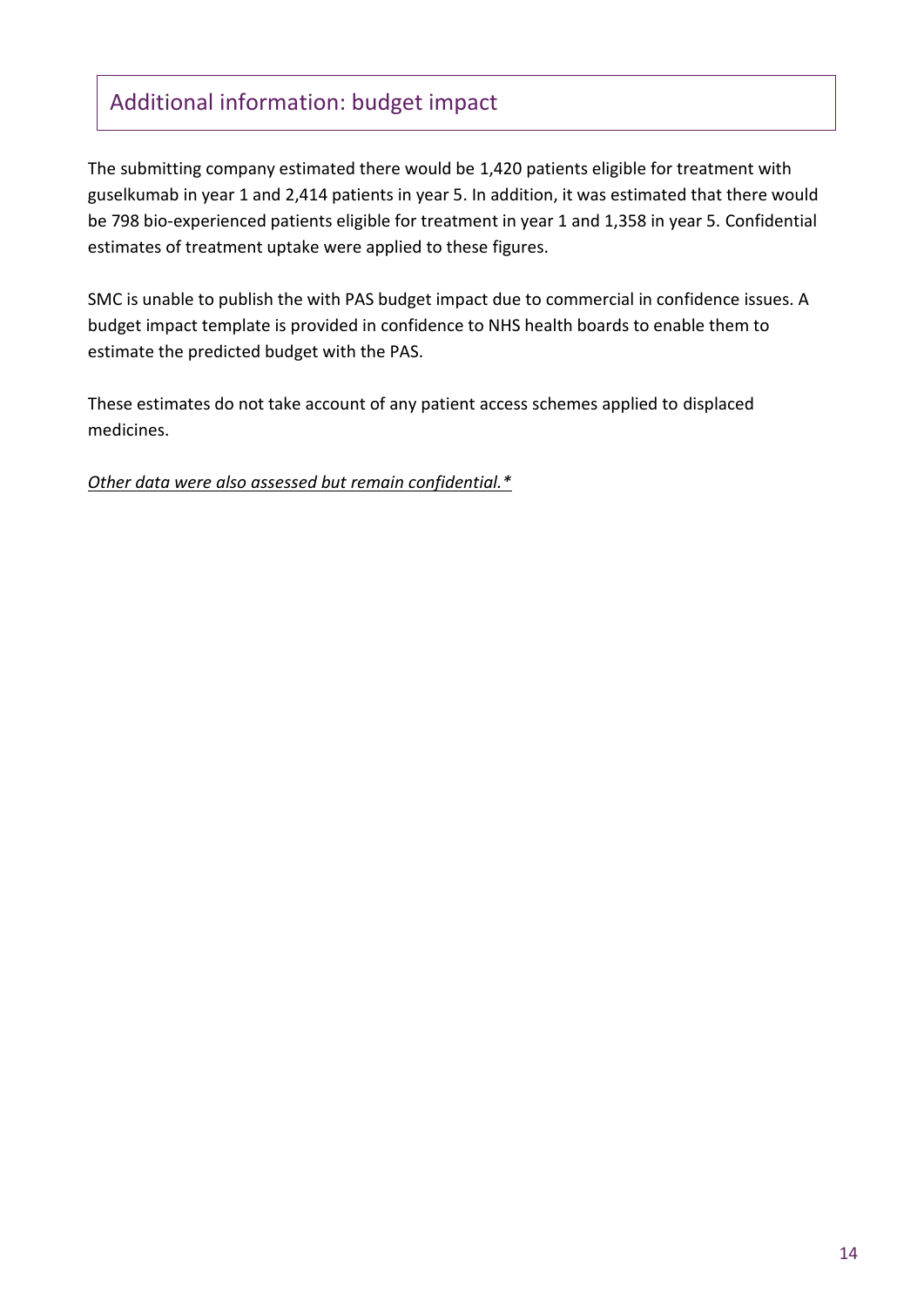#### **References**

1. Janssen. Guselkumab (Tremfya®) Summary of product characteristics. Electronic Medicines Compendium [www.medicines.org.uk](file://///hisldata01/share/SMC/Subs/2021/guselkumab%20(Tremfya)%20with%20PAS%202360/Edits%20Post%20NDC/www.medicines.org.uk) Last updated [01 Dec 2020].

2. Deodhar A, Helliwell PS, Boehncke WH, Kollmeier AP, Hsia EC, Subramanian RA*, et al.* Guselkumab in patients with active psoriatic arthritis who were biologic-naive or had previously received TNFalpha inhibitor treatment (DISCOVER-1): a double-blind, randomised, placebocontrolled phase 3 trial. The Lancet. 2020;395(10230):1115-25.

3. Mease PJ, Rahman P, Gottlieb AB, Kollmeier AP, Hsia EC, Xu XL*, et al.* Guselkumab in biologic-naive patients with active psoriatic arthritis (DISCOVER-2): a double-blind, randomised, placebo-controlled phase 3 trial. The Lancet. 2020;395(10230):1126-36.

4. European Medicines Agency (EMA). European Public Assessment Report. Guselkumab (Tremfya®). 15/10/2020, EMEA H-C-004271-II-0017[. www.ema.europa.eu.](file://///hisldata01/share/SMC/Subs/2021/guselkumab%20(Tremfya)%20with%20PAS%202360/Edits%20Post%20NDC/www.ema.europa.eu)

5. Jansen-Cilag Ltd. Clinical Study Report DISCOVER-1. .

6. Jansen-Cilag Ltd. Clinical Study Report DISCOVER-2. .

7. Janssen-Cilag Ltd. Clinical study report COSMOS.

8. Gossec L, Baraliakos X, Kerschbaumer A, De Wit M, McInnes I, Dougados M*, et al.* EULAR recommendations for the management of psoriatic arthritis with pharmacological therapies: 2019 update. Annals of the Rheumatic Diseases. 2020;79(6):S700-S12.

9. Smith CH, Jabbar-Lopez ZK, Yiu ZZ, Bale T, Burden AD, Coates LC, Cruickshank M, Hadoke T, MacMahon E, Murphy R, Nelson‐Piercy C. British Association of Dermatologists guidelines for biologic therapy for psoriasis 2017. British Journal of Dermatology. 2017 Sep;177(3):628-36.

10. NICE [TA199]. Etanercept, infliximab and adalimumab for the treatment of psoriatic arthritis 2010 [Available from: [https://www.nice.org.uk/guidance/ta199.](https://www.nice.org.uk/guidance/ta199)

11. Rodgers M, Epstein D, Bojke L, Yang H, Craig D, Fonseca T, et al. Etanercept, infliximab and adalimumab for the treatment of psoriatic arthritis: a systematic review and economic evaluation. Health Technol Assess. 2011;15(10):i-xxi.

12. Scottish Intercollegiate Guidelines Network. Diagnosis and management of psoriasis and psoriatic arthritis in adults. 2010 [cited 30 April 2021]; Available from: [http://www.sign.ac.uk/assets/sign121.pdf.](http://www.sign.ac.uk/assets/sign121.pdf)

This assessment is based on data submitted by the applicant company up to and including 11 June 2021.

*\*Agreement between the Association of the British Pharmaceutical Industry (ABPI) and the SMC on guidelines for the release of company data into the public domain during a health technology appraisal: [http://www.scottishmedicines.org.uk/About\\_SMC/Policy](http://www.scottishmedicines.org.uk/About_SMC/Policy)*

Medicine prices are those available at the time the papers were issued to SMC for consideration. SMC is aware that for some hospital-only products national or local contracts may be in place for comparator products that can significantly reduce the acquisition cost to Health Boards. These contract prices are commercial in confidence and cannot be put in the public domain, including via the SMC Detailed Advice Document. Area Drug and Therapeutics Committees and NHS Boards are therefore asked to consider contract pricing when reviewing advice on medicines accepted by SMC.